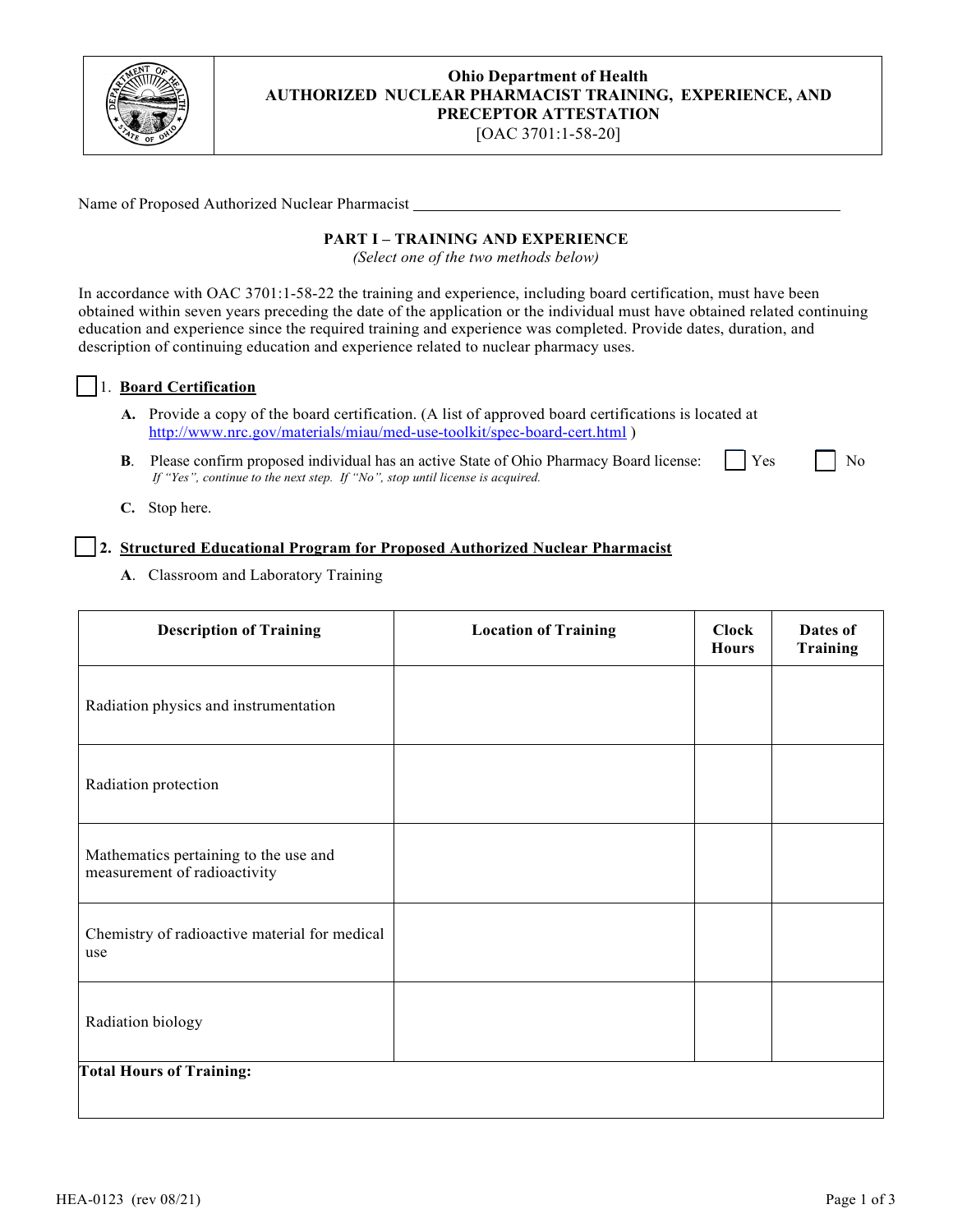

#### **Ohio Department of Health AUTHORIZED NUCLEAR PHARMACIST TRAINING, EXPERIENCE, AND PRECEPTOR ATTESTATION** [OAC 3701:1-58-20]

**B**. Supervised Practical Experience in a Nuclear Pharmacy - *If more than one supervising individual is necessary to document supervised work experience, provide multiple copies of this section. Please provide a copy of the license if not an Ohio issued license.*

| <b>Description of Experience</b>                                                                                                                                                                                            |  | <b>Location of Experience</b><br>and<br><b>License Number of Facility</b> | <b>Clock</b><br><b>Hours</b> | Dates of<br><b>Experience</b> |  |
|-----------------------------------------------------------------------------------------------------------------------------------------------------------------------------------------------------------------------------|--|---------------------------------------------------------------------------|------------------------------|-------------------------------|--|
| Shipping, receiving, and performing related<br>radiation surveys                                                                                                                                                            |  |                                                                           |                              |                               |  |
| Using and performing checks for proper<br>operation of instruments used to determine<br>theactivity of dosages, survey meters, and, if<br>appropriate, instruments used to measure<br>alpha- or beta-emitting radionuclides |  |                                                                           |                              |                               |  |
| Calculating, assaying, and safely preparing<br>dosages for patients or human research<br>subjects                                                                                                                           |  |                                                                           |                              |                               |  |
| Using administrative controls to avoid<br>medical events in the administration of<br>radioactive material                                                                                                                   |  |                                                                           |                              |                               |  |
| Using procedures to prevent or minimize<br>radioactive contamination and using proper<br>decontamination procedures                                                                                                         |  |                                                                           |                              |                               |  |
| <b>Total Hours of Experience:</b>                                                                                                                                                                                           |  |                                                                           |                              |                               |  |
| <b>Supervising Individual:</b>                                                                                                                                                                                              |  | License Number: - for which supervision was performed                     |                              |                               |  |

**C**. Please confirm proposed individual has an active State of Ohio Pharmacy Board license:  $\Box$  Yes  $\Box$  No *If "Yes", continue to the next step. If "No", stop until license is acquired.*

**D.** Go to and complete Part II Preceptor Attestation.